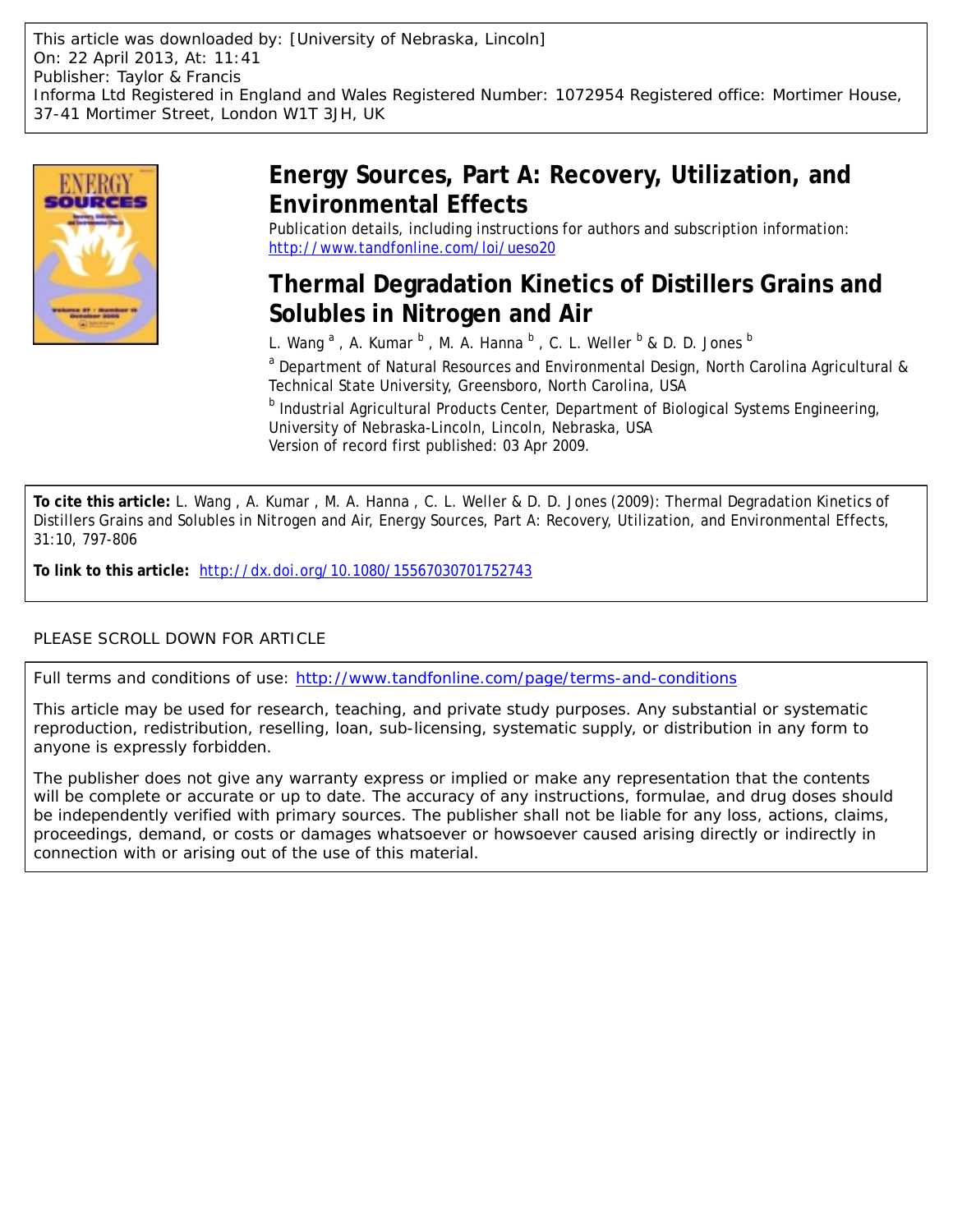

### Thermal Degradation Kinetics of Distillers Grains and Solubles in Nitrogen and Air

L. WANG,<sup>1</sup> A. KUMAR,<sup>2</sup> M. A. HANNA,<sup>2</sup> C. L. WELLER,<sup>2</sup> and D. D. JONES<sup>2</sup>

<sup>1</sup>Department of Natural Resources and Environmental Design, North Carolina Agricultural & Technical State University, Greensboro, North Carolina, USA <sup>2</sup>Industrial Agricultural Products Center, Department of Biological Systems Engineering, University of Nebraska-Lincoln, Lincoln, Nebraska, USA

Abstract The pyrolysis and oxidation kinetics of distillers grains and solubles were determined using thermogravimetric analysis . The starting temperature of pyrolysis and oxidation of distillers grains and solubles increased with the increase of heating rate and initial moisture content. The pyrolysis and oxidation of distillers grains and solubles were completed at  $650^{\circ}$ C and  $850^{\circ}$ C, respectively, which were independent of the heating rate and the initial moisture content. The residual weights of distillers grains and solubles after pyrolysis and oxidation were 27.15% and 5.49% of the original dry mass of distillers grains and solubles. Thermogravimetric analysis data was used to determine kinetic parameters of the thermal degradation of distillers grains and solubles. Predicted dynamic residual weights of distillers grains and solubles during thermal degradation agreed well with experimental data.

Keywords biomass, distillers grains and solubles, kinetics, TGA, thermochemical conversion

#### 1. Introduction

Dry-grind ethanol production continues to expand in the United States. During dry-grind ethanol production, approximately one-third of the mass of grain feedstock (i.e.,  $\sim 0.8$ ) kg/liter) resides in distillers grains and solubles (DGS) as by-products. DGS are a renewable source for production of high-value chemicals such as policosanols, phytosterols, and free fatty acids (Wang et al., 2005). The economic value of DGS would likely increase if the high-value compounds were extracted from the DGS and the solid residue after extraction was further converted to liquid and gaseous fuels and chemicals.

Thermochemical conversion methods mainly including combustion, pyrolysis, and gasification provide a competitive way to produce chemical and energy products from low-value biomass such as the DGS residue after extraction (Demirbas et al., 2006). Thermal degradation kinetics play key roles in design, operation and modeling of a thermochemical conversion process. Thermogravimetric analysis (TGA) has been used extensively to determine the thermal degradation characteristics and kinetic parameters of biomass during thermochemical conversion (Mansaray and Ghaly, 1999; Degirmenci and Durusoy, 2002). Degirmenci and Durusoy (2002) investigated the effects of heating

Address correspondence to Lijun Wang, Department of Natural Resources and Environmental Design, North Carolina Agricultural & Technical State University, Greensboro, NC 27411. E-mail: lwang@ncat.edu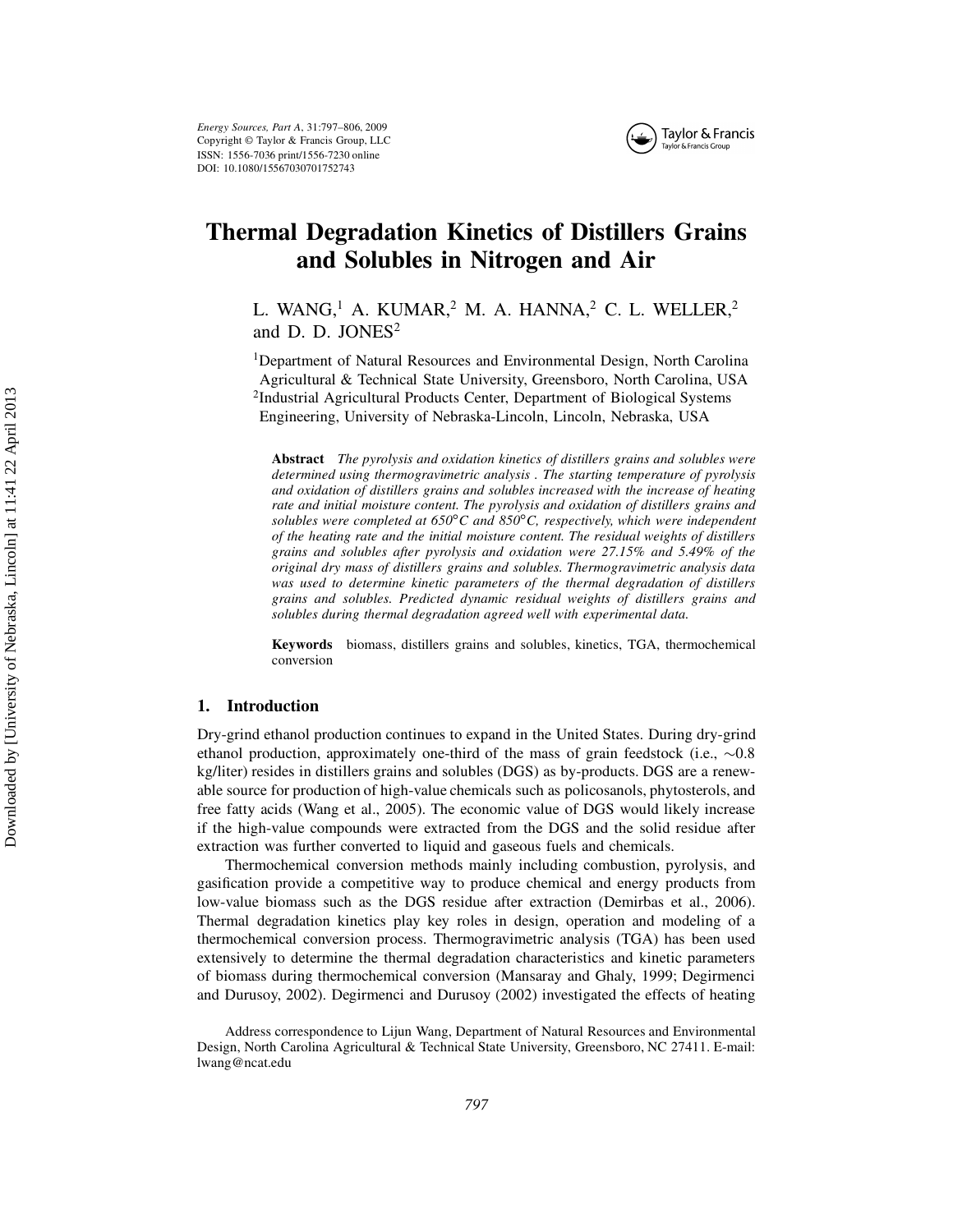rate on pyrolysis characteristics and kinetic parameters of oil shale using TGA. Mansaray and Ghaly (1999) determined the oxidation kinetic parameters of rice husks in oxygen using TGA. However, little published research has been found on the effects of heating rate and initial moisture content of biomass on its thermal degradation. Particularly, no published research has been found on drying, pyrolysis, and oxidation characteristics and kinetic parameters of DGS during thermal degradation. Therefore, the objective of this study was to determine the thermal degradation characteristics and kinetic parameters of DGS during drying, pyrolysis, and oxidation, and to investigate the effects of heating rate and initial moisture content of DGS on its thermal degradation using TGA.

#### 2. Materials and Methods

#### 2.1. Distillers Grain Particles

DGS were obtained from a local ethanol production facility in Nebraska. The average particle size of DGS were 800  $\mu$ m. Particle size was calculated from the weight and the average particle size of each fraction obtained using a sieve shaker (Ro-TAP, W.S. Tyler, Cleveland, Ohio) equipped with six sieves (U.S. standard sieve Nos. 12, 14, 16, 20, 35, and 140) and a pan. Before conducting thermal degradation experiments, lipids in DGS were extracted using a Soxhlet extractor (Foss Tecator Soxtec HT 6, Fisher Scientific, Pittsburgh, PA) with *n*-hexane as the solvent for 12 h. The moisture content of DGS residue after extraction of lipids was 1.36% by weight (wet basis), which was determined using a moisture analyzer (HG 53 moisture analyzer, Mettler-Toledo GmbH, Laboratory and Weighing Technologies, Greifensee, Switzerland). The DGS residues after extraction of lipids were stored in a glass vial for TGA.

#### 2.2. Thermogravimetric Analysis

Thermal degradation was conducted on a thermogravimetric analyzer (Perkin-Elmer TGA 7, Norwalk, CT). Approximately 15–25 mg of DGS was used for each analysis. For determining the drying characteristics, the moisture contents of DGS were adjusted to be 45% (wet basis) by adding a given amount of distilled water. Nitrogen and air at a flow rate of 20 ml/min were used as the purging gases for pyrolysis and oxidation analyses, respectively. The temperature of DGS samples was increased from the ambient temperature of 20 $^{\circ}$ C to 650 $^{\circ}$ C for the pyrolysis analysis and from 20 $^{\circ}$ C to 850 $^{\circ}$ C for the oxidation analysis at heating rates of 10, 30, and  $50^{\circ}$ C/min. Dynamic residual weight and temperature of DGS were recorded and analyzed by a computer using TGA7 software. The TGA data were used to determine the initial degradation temperature, degradation rate, residual weight at the end of degradation, and degradation kinetic parameters.

#### 2.3. Thermal Degradation Kinetics

During thermal degradation of biomass, the biomass initially experiences drying to release moisture and then pyrolysis to release organic volatiles followed by gasification and combustion in the presence of an oxidizing agent. The overall reactions of DGS in nitrogen and air include:

- 1. Drying (in nitrogen and air): wet DGS  $\rightarrow$  dried DGS + water
- 2. Pyrolysis (in nitrogen): dried DGS  $\rightarrow$  Ash + Char + volatiles
- 3. Oxidation (in air): dried DGS +  $O_2 \rightarrow Ash + CO_2 + H_2O$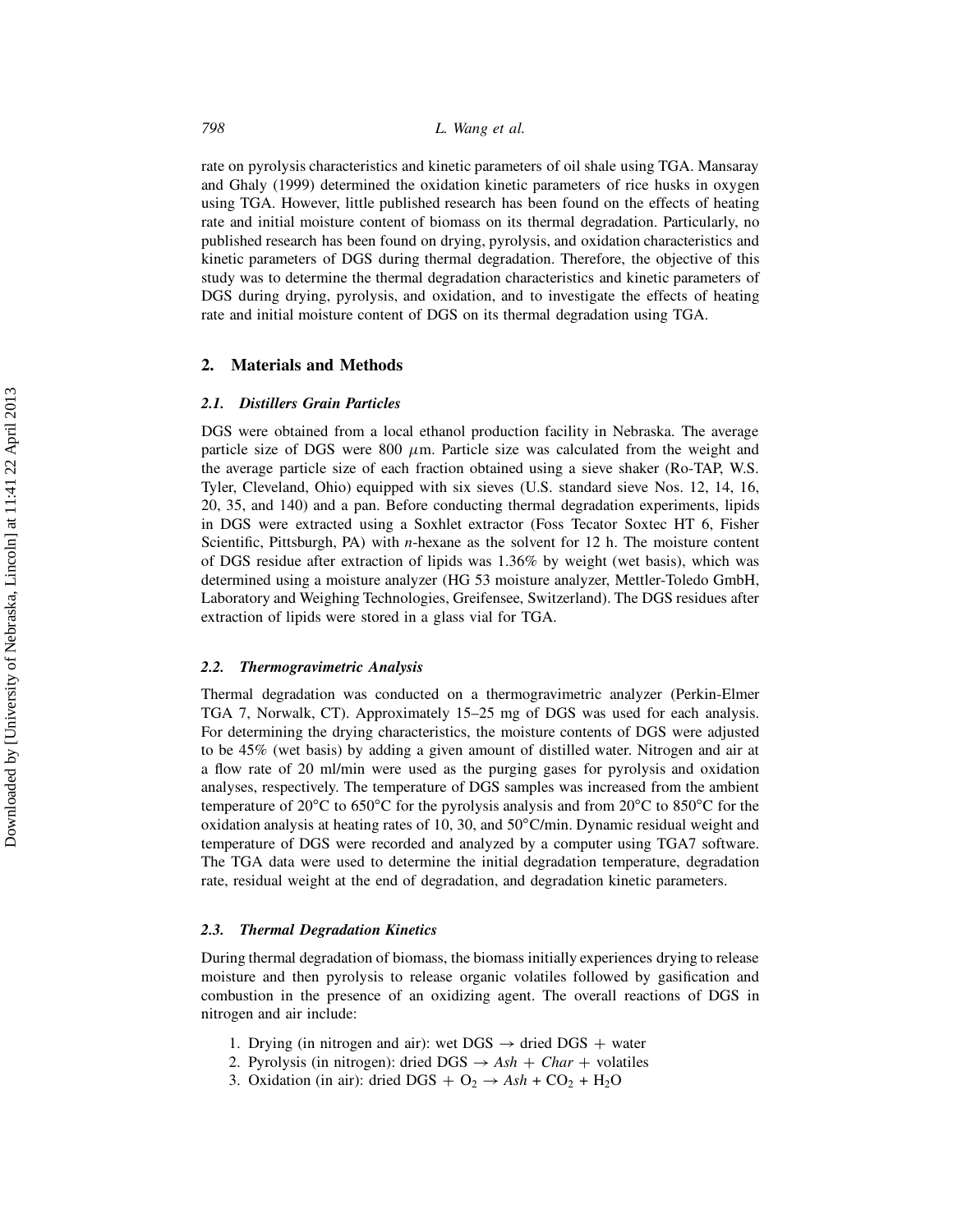The drying, pyrolysis and oxidation kinetics of DGS can be expressed as (Mansaray and Ghaly, 1999; Degirmenci and Durusoy, 2002):

$$
\frac{dX}{dt} = -Ae^{-\left(\frac{E}{RT}\right)}X^n,\tag{1}
$$

where X is dimensionless sample weight, t is time (s), R is universal gas constant  $(8.314)$ kJ mol<sup>-1</sup> K<sup>-1</sup>), and T is absolute temperature (K).

The TGA data (the relationship between residual weight,  $w$ , and temperature,  $T$ , and time, t) were used to determine kinetic parameters of pre-exponential factor,  $A$  (min<sup>-1</sup>), activation energy, E (kJ mol<sup>-1</sup>) and reaction order, n in Eq. (1). To determine the kinetic parameters from TGA data, Eq. (1) was transformed to its linear form:

$$
\ln\left[\left(-\frac{1}{w_i - w_f}\right)\left(\frac{dw}{dt}\right)\right] = \ln(A) + \left(\frac{E}{R}\right)\cdot\left(\frac{1}{T}\right) + n\ln\left(\frac{w - w_f}{w_i - w_f}\right),\qquad(2)
$$

where w,  $w_i$ , and  $w_f$  are residual weight and initial and final weights of sample  $(X =$  $(w - w_f)/(w_i - w_f)).$ 

#### 3. Results and Discussion

#### 3.1. Pyrolysis Characteristics

TGA of pyrolysis rate of DGS residue with 1.36% of moisture (wet basis) in nitrogen at heating rates of 10, 30, and  $50^{\circ}$ C/min is shown in Figure 1. At the heating rates of 10, 30, 50 $\degree$ C/min, the starting pyrolysis temperatures were 180 $\degree$ C, 200 $\degree$ C, 220 $\degree$ C,



Figure 1. Thermogravimetric analyses of pyrolysis rate of DGS residue in nitrogen at different heating rates.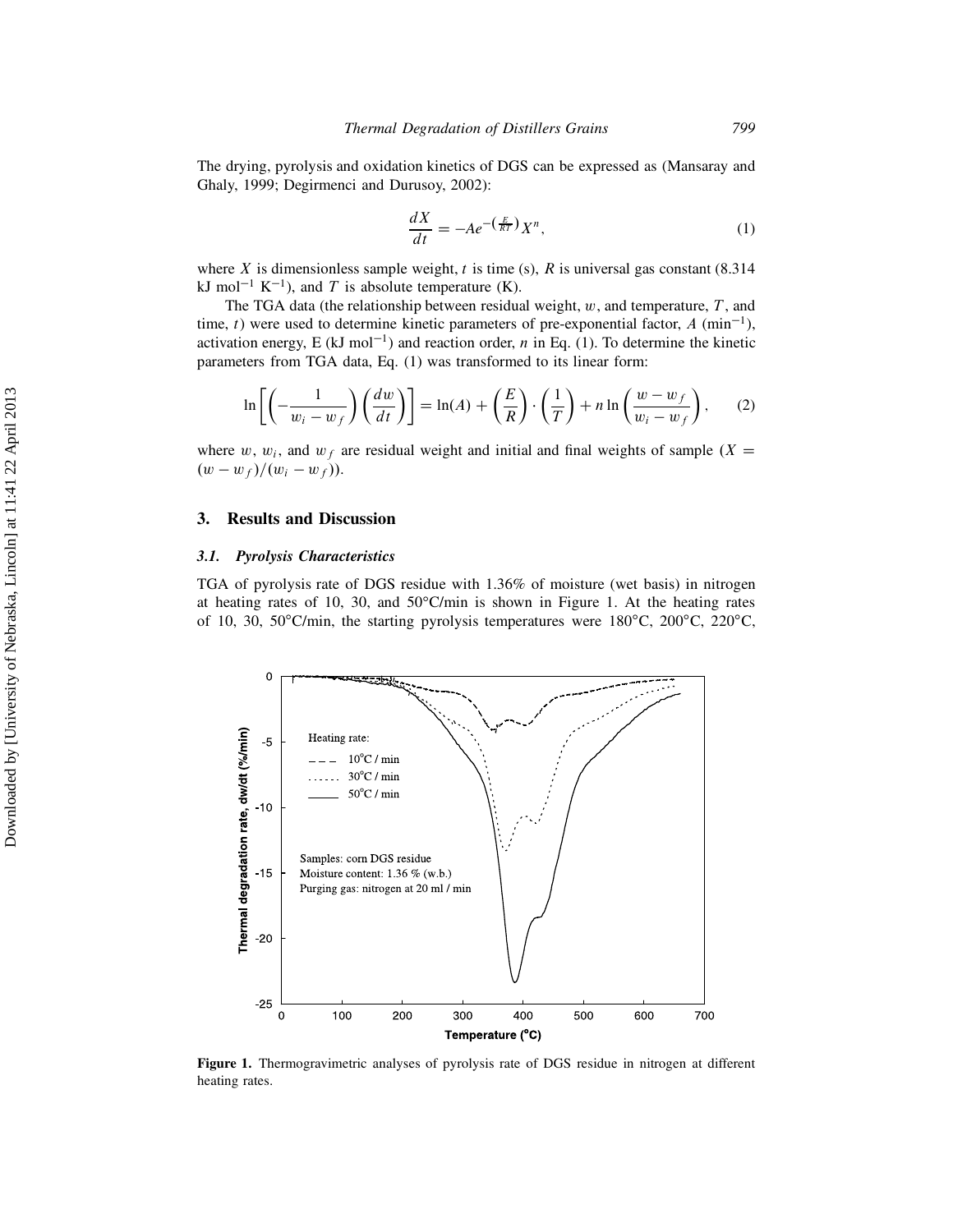respectively, as shown in Figure 1. Before pyrolysis, drying occurred to remove the water in DGS. The drying process was affected by the initial moisture content, drying time, and drying temperature. The time for DGS samples to reach a given temperature decreased with an increase in heating rate. The end drying temperature or the starting pyrolysis temperature thus increased with the increase of heating rate to remove a given amount of moisture from the samples. The pyrolysis rate increased with the increase in the heating rate for the DGS with the same moisture content as shown in Figure 1. The maximum pyrolysis rate of DGS with 1.36% moisture in nitrogen at the heating rate of  $50^{\circ}$ C/min was  $23\%$ /min (wet basis), which was about 6 times of the value at the heating rate of  $10^{\circ}$ C/min. For the heating rates at 10, 30, and  $50^{\circ}$ C/min, the maximum pyrolysis rates of DGS in nitrogen was achieved at the temperature from  $350^{\circ}$ C to  $390^{\circ}$ C. The temperature for the maximum pyrolysis rate slightly increased with the increase of heating rate. Degirmenci and Durusoy (2002) also observed that both the temperature for the maximum decomposition rate and the maximum decomposition rate increased with heating rate for the pyrolysis of oil shale using TAG.

The weight loss of DGS during thermal degradation is a function of degradation rate and degradation time. At higher heating rate, although the degradation rate was higher, the time to reach a given temperature became shorter and the residual weight at a given temperature during thermal degradation may be higher as shown in Figure 2. However, whatever the heating rate was, the residual weights of DGS in nitrogen at  $650^{\circ}$ C almost became constant at 27.15  $\pm$  0.04% of the original dry mass of DGS with 1.36% moisture as shown in Figure 2. Therefore, the pyrolysis of DGS with 1.36% moisture in nitrogen was complete at  $650^{\circ}$ C, which was independent of the heating rate. The remaining solid residue after complete pyrolysis was char and ash.



Figure 2. Dynamic residual weights of DGS residue during pyrolysis in nitrogen at different heating rates.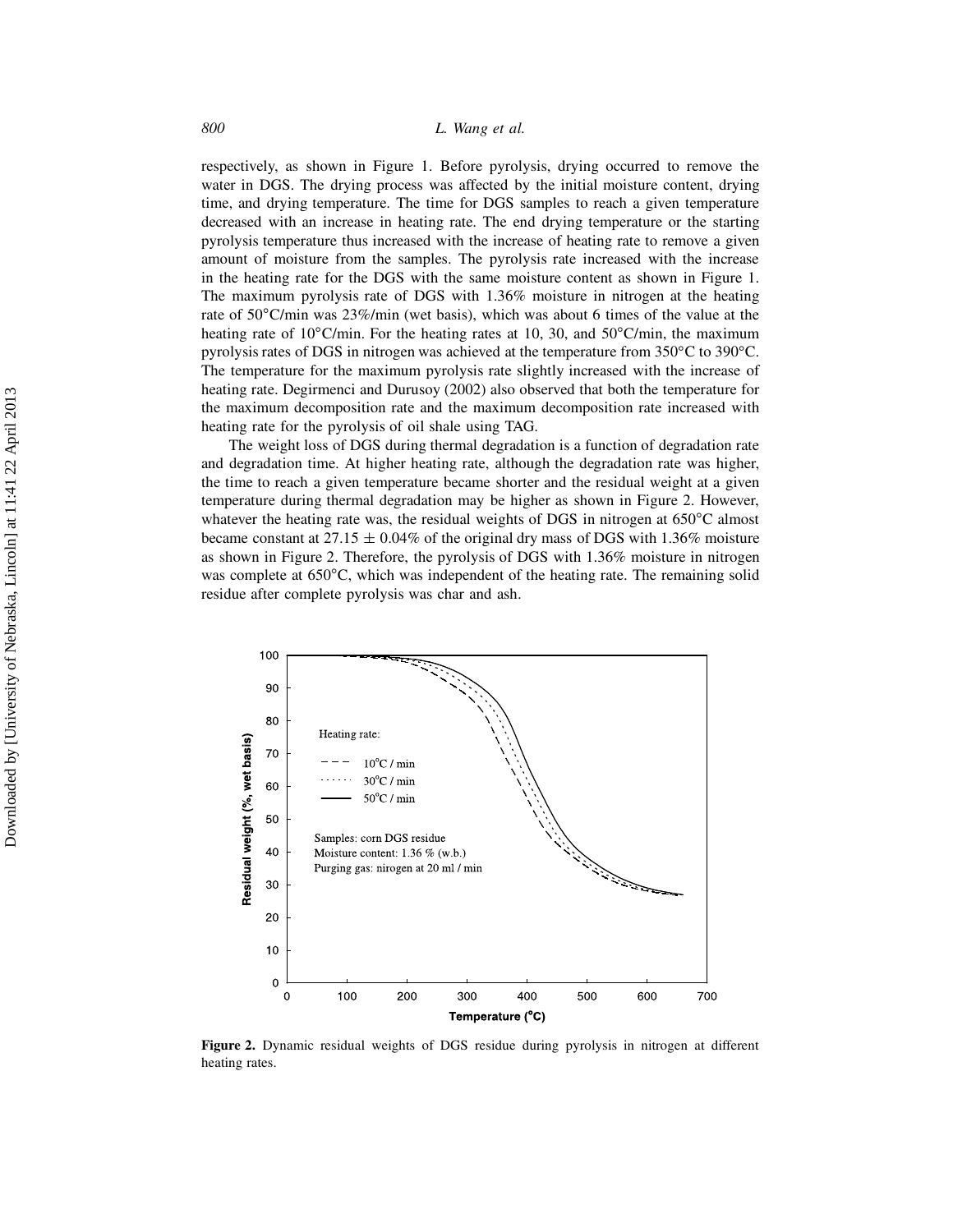

Figure 3. Thermogravimetric analysis of thermal degradation of DGS residue with 45% moisture by wet basis in nitrogen.

TGA of thermal degradation of DGS residue with 45% moisture by wet basis in nitrogen is shown in Figure 3. For the DGS sample with 45% moisture (wet basis) at a heating rate of  $30^{\circ}$ C/min, there are two obvious degradation zones: the drying zone from ambient to 260 $\rm^{\circ}C$  and the pyrolysis zone from 260 $\rm^{\circ}C$  to 650 $\rm^{\circ}C$ . At the heating rate of  $30^{\circ}$ C/min, the stating temperature of pyrolysis of DGS with 45% moisture was 260 $^{\circ}$ C as shown in Figure 3, compared to 200°C for the sample with 1.36% moisture at the same heating rate as shown in Figure 1. Increasing the moisture content of DGS increases the total drying time at the same heating rate and thus increases the end temperature of drying or starting temperature of pyrolysis. For the DGS sample with 45% moisture, the residual weight of DGS in nitrogen at  $650^{\circ}$ C became constant around 25% of the original dry mass of DGS as shown in Figure 3. The slight decrease in residual weight after pyrolysis for the sample with higher moisture content might be caused by the reaction between steam vapor and char generated from DGS during thermal degradation.

#### 3.2. Oxidation Characteristics

TGA of oxidation rate of DGS residue with 1.36% moisture in air at heating rates of 10, 30, and  $50^{\circ}$ C/min is shown in Figure 4. There were two obvious oxidation zones as shown in Figure 4. The starting temperatures of the first and second oxidation zones increased slightly from 180 $^{\circ}$ C to 220 $^{\circ}$ C, and from 470 $^{\circ}$ C to 490 $^{\circ}$ C, respectively, with the increase of heating rate. As shown in Figure 4, the maximum oxidation rate at the first zone was much higher than that of the second zone. The maximum oxidation rates of the first and second zones at the heating rate of  $50^{\circ}$ C/min were 46.5%/min and 6.5%/min (wet basis), which were about 10 and 5 times the values at the heating rate of  $10^{\circ}$ C/min,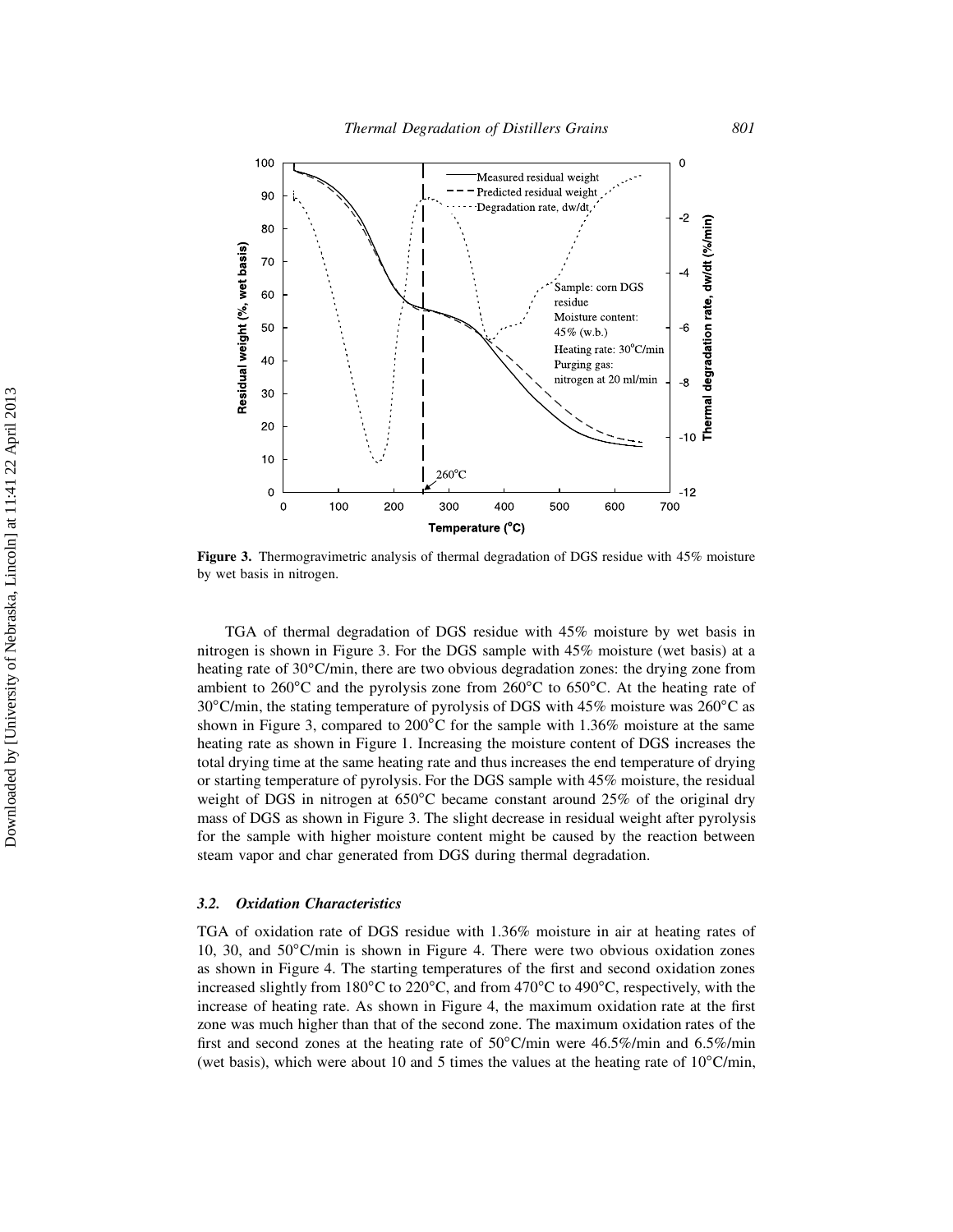802 L. Wang et al.



Figure 4. Thermogravimetric analysis of oxidation rate of DGS residue in air at different heating rates.

respectively. At the first zone, some volatiles in DGS were released and oxidized at a low temperature and high rate. At the second zone, the char and more thermally stable components, such as lignin, continued to be oxidized at higher temperatures and lower rates. The temperatures for the maximum oxidation rates of the first and second zones were in the range from  $375^{\circ}$ C to  $415^{\circ}$ C, and from  $690^{\circ}$ C to  $730^{\circ}$ C, respectively. The temperatures for the maximum oxidation rates slightly increased with increasing heating rates as shown in Figure 4.

As shown in Figure 5, whatever the heating rate was, the residual weight of DGS in air at the end of the first oxidation zone was almost constant at  $42.57 \pm 2.75\%$  of the original dry mass of DGS with 1.36% moisture. The remaining solid residue at the end of the first oxidation zone may have been char and more thermally stable components such as lignin in the DGS. With a further increase in temperature to  $850^{\circ}$ C, the residual weight almost became constant at  $5.49 \pm 0.03\%$  of the original dry mass of DGS. Therefore, the oxidation of DGS in air was complete at  $850^{\circ}$ C, which was independent of the heating rate. The remaining solid residue at the end of the second oxidation zone was ash.

TGA of thermal degradation of DGS residue with 45% moisture by wet basis in air is shown in Figure 6. There are three obvious degradation zones for the DGS sample with 45% moisture in air at a heating rate of  $30^{\circ}$ C/min as shown in Figure 6: the drying zone from ambient to 260 $^{\circ}$ C, the first oxidation zone from 260 $^{\circ}$ C to 525 $^{\circ}$ C, and the second oxidation zone from  $525^{\circ}$ C to  $850^{\circ}$ C. At the heating rate of  $30^{\circ}$ C/min, the starting temperatures of the first and second oxidation zones of DGS with 45% moisture were  $260^{\circ}$ C and  $525^{\circ}$ C, respectively, as shown in Figure 6, compared to  $200^{\circ}$ C and  $470^{\circ}$ C for the sample with 1.36% moisture at the same heating rate as shown in Figure 4. The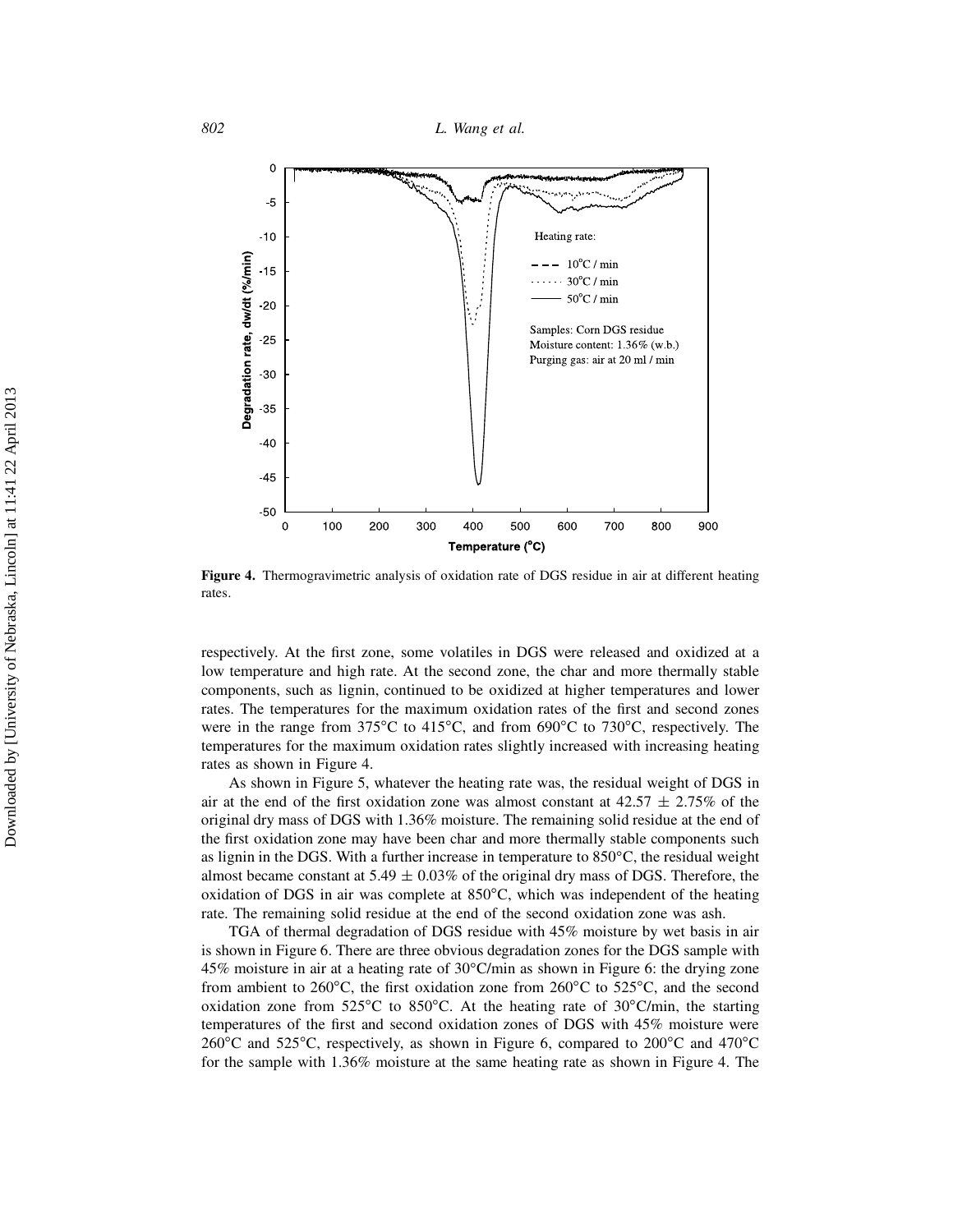

Figure 5. Dynamic residual weights of DGS residue during oxidation in air at different heating rates.



Figure 6. Thermogravimetric analysis of thermal degradation of DGS residue with 45% moisture by wet basis in air.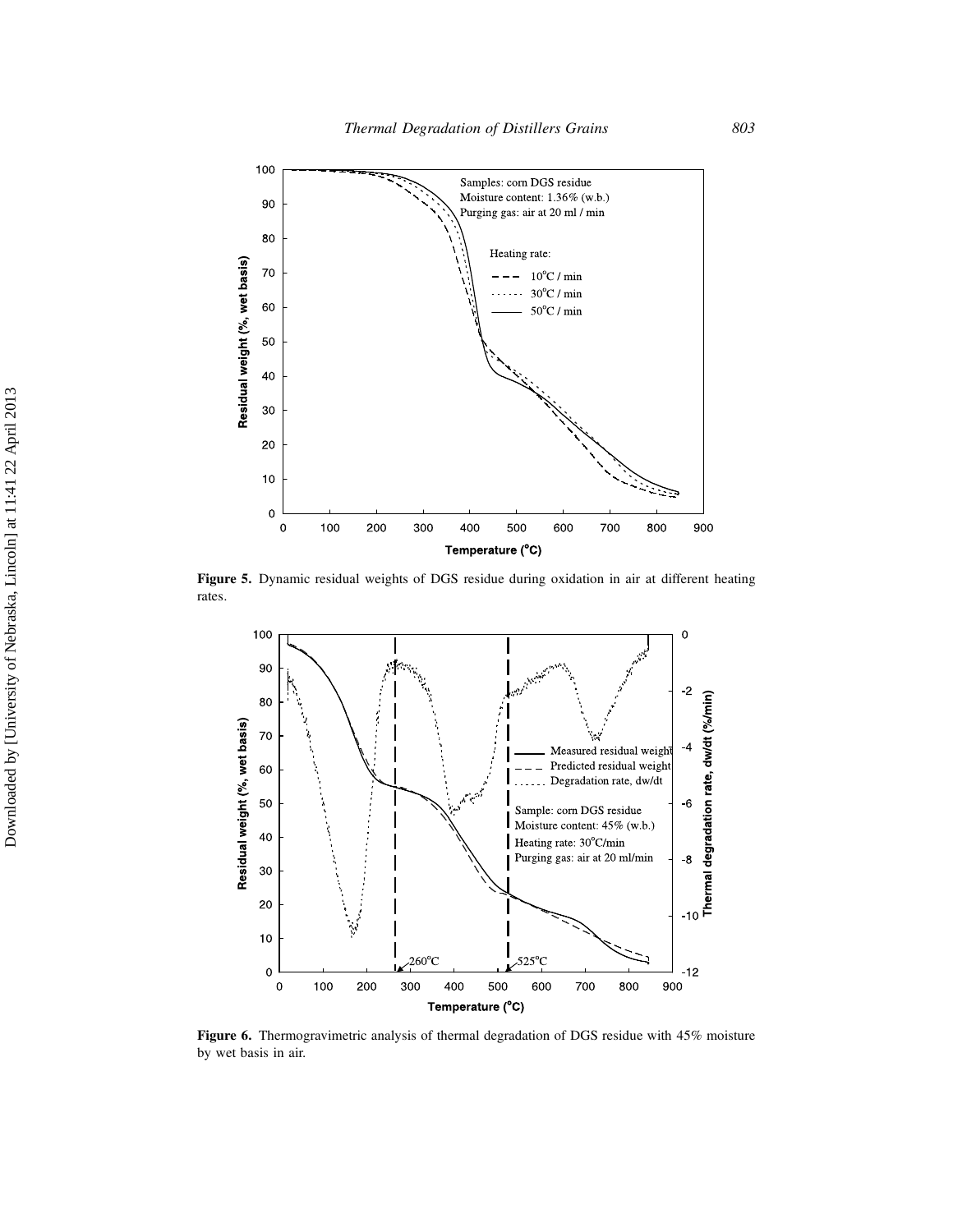starting temperatures of the first and second oxidation zones for the DGS sample with 45% moisture shifted to higher temperatures because more moisture was evaporated from the sample before oxidation. The initial moisture content of DGS had no significant effect on the residual weights at the end of the first and second zones. For oxidation of DGS with 45% moisture in air at a heating rate of  $30^{\circ}$ C/min, the remaining solid residues at the end of the first and second oxidation zone were 42.34% and 4.5% of the original dry mass of DGS, respectively, as shown in Figure 6.

#### 3.3. Kinetic Parameters

The TGA data were used to determine the pre-exponential factor, activation energy, and reaction order in the kinetic model given in Eq. (1). It was found that the natural logarithms of the pre-exponential factors, the activation energies and the reaction orders for pyrolysis, and the first and second oxidation zones had linear relationships with heating rate. The correlation equations obtained from the linear regressions of preexponential factors, activation energies, and reaction orders with heating rate are given in Table 1. The pre-exponential factors, activation energies, and reaction orders for both pyrolysis and oxidation increased with increases in heating rate as shown in Table 1. As seen in Figures 3 and 6, DGS residue had similar drying characteristics in both nitrogen and air. The TGA data for the DGS samples with 45% moisture before pyrolysis and oxidation were used to determine the pre-exponential factor, activation energy, and reaction order of drying kinetics given in Table 1.

#### 3.4. Comparison of Experimental and Predicted TGA Curves

The kinetic models of drying, pyrolysis, and oxidation were used to predict the dynamic residual weights during thermal degradation of DGS. The comparison between predicted and measured dynamic residual weights of DGS with 45% moisture during pyrolysis in nitrogen and oxidation in air are given in Figures 3 and 6. The predicted dynamic residual weights of DGS using the kinetic models were in good agreement with the experimental values as shown in Figures 3 and 6. The average standard deviations between predicated and experimental of dynamic residual weight of DGS were 1.27 for the pyrolysis and 0.70 for the oxidation. The slight overestimation of residual weight for the pyrolysis of DGS may have been caused by neglecting the effect of moisture on the pyrolysis rate.

#### 4. Conclusions

TGA was used to determine the thermal degradation characteristics and kinetic parameters of DGS residue in nitrogen and air. TGA indicated that the starting temperatures of pyrolysis of DGS in nitrogen and oxidation in air increased with the increase of heating rate and initial moisture content. There were two obvious oxidation zones during oxidation of DGS in air. The oxidation rate of the first zone was much higher than that of the second zone. The pyrolysis and oxidation rates increased with the heating rate. The pyrolysis and oxidation of DGS were completed at  $650^{\circ}$ C and  $850^{\circ}$ C, respectively, which were independent of the heating rate. The residual weights of DGS after pyrolysis in nitrogen and oxidation in air were 27.15% and 5.49% of the original dry mass of DGS. The natural logarithm of pre-exponential factors, the activation energies and the reaction orders determined by the TGA data for pyrolysis, and the first oxidation zone and the second oxidation zone had linear relationships with the heating rate. The kinetic models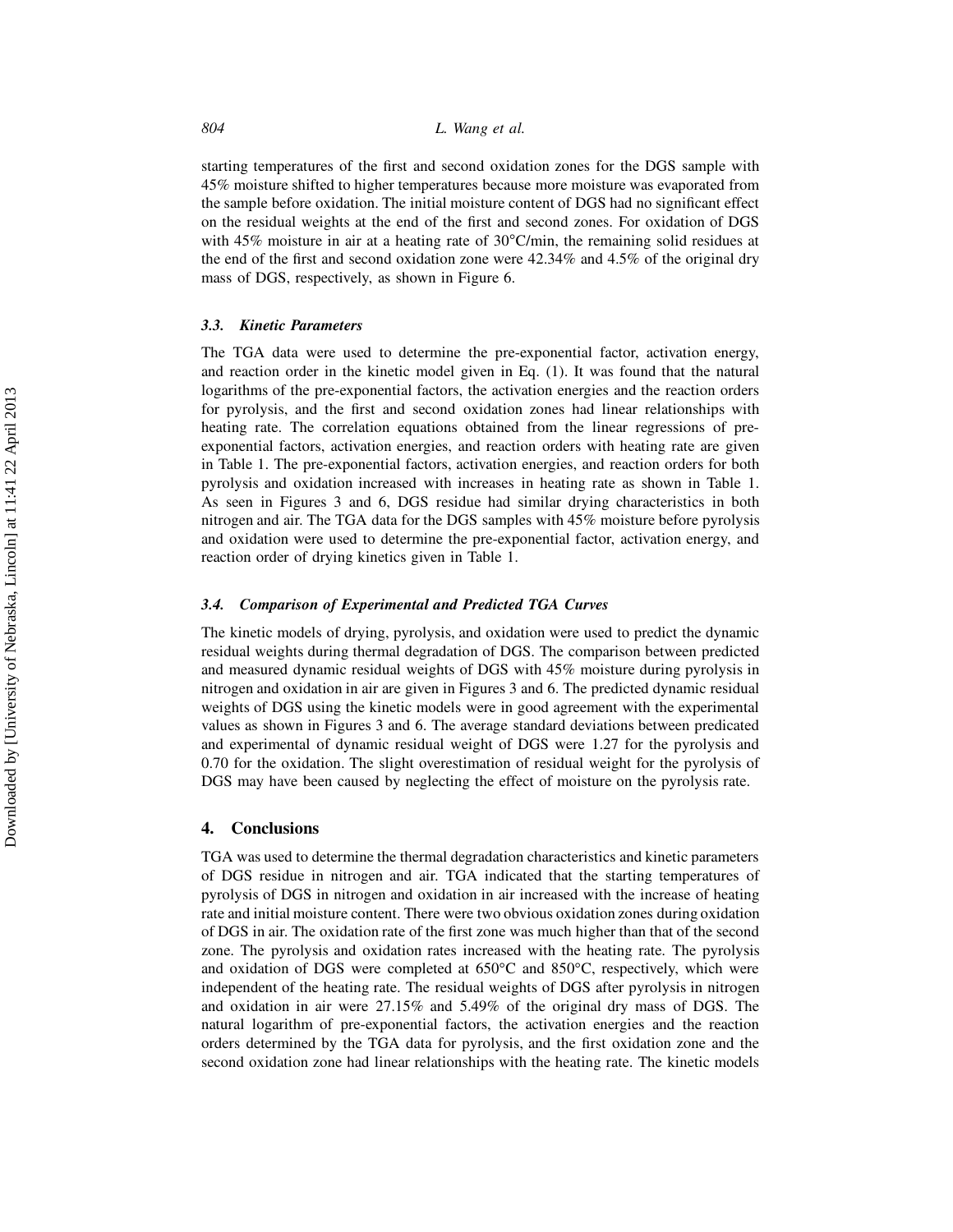|                                                | Heating rate,<br>q, °C/min | Final<br>residual,<br>$%$ , dry basis | Pre-exponential<br>factor,<br>$A, \text{min}^{-1}$ | Activation<br>energy,<br>E, kJ mol <sup>-1</sup> | Reaction<br>order,<br>$n, -$ |
|------------------------------------------------|----------------------------|---------------------------------------|----------------------------------------------------|--------------------------------------------------|------------------------------|
| Drying                                         | 30                         |                                       | 64.45                                              | 18.51                                            | 0.69                         |
| Pyrolysis (in nitrogen)                        | 10                         | 27.13                                 | 8.9                                                | 27.5                                             | 0.83                         |
|                                                | 30<br>50                   | 27.13<br>27.20                        | 59.5<br>180.1                                      | 32.3<br>36.1                                     | 0.86<br>0.89                 |
|                                                |                            | $27.15 \pm 0.04$                      | $A = \exp(0.0752q + 1.5637)$                       | $E = 0.2139q + 25.533$                           | $n = 0.0015q + 0.8171$       |
| Oxidation in air (the<br>first reaction zone)  | 10                         | 44.06                                 | 75.9                                               | 37.5                                             | 0.47                         |
|                                                | 30                         | 44.25                                 | 6,138.5                                            | 54.3                                             | 0.62                         |
|                                                | 50                         | 39.40                                 | 32,869.1                                           | 61.3                                             | 0.71                         |
|                                                |                            | $42.57 \pm 2.75$                      | $A = \exp(0.1518q + 13.2644)$                      | $E = 0.5953q + 33.190$                           | $n = 0.0059q + 0.4212$       |
| Oxidation in air (the<br>second reaction zone) | 10                         | 5.49                                  | 0.2                                                | 11.8                                             | 0.44                         |
|                                                | 30                         | 5.46                                  | 10.3                                               | 31.5                                             | 0.67                         |
|                                                | 50                         | 5.52                                  | 19.2                                               | 32.8                                             | 0.73                         |
|                                                |                            | $5.49 \pm 0.03$                       | $A = \exp(0.1105q - 2.0399)$                       | $E = 0.5260q + 9.5977$                           | $n = 0.0072q + 0.3952$       |

Table 1Kinetic parameters for thermal degradation of DGS in nitrogen and air

805